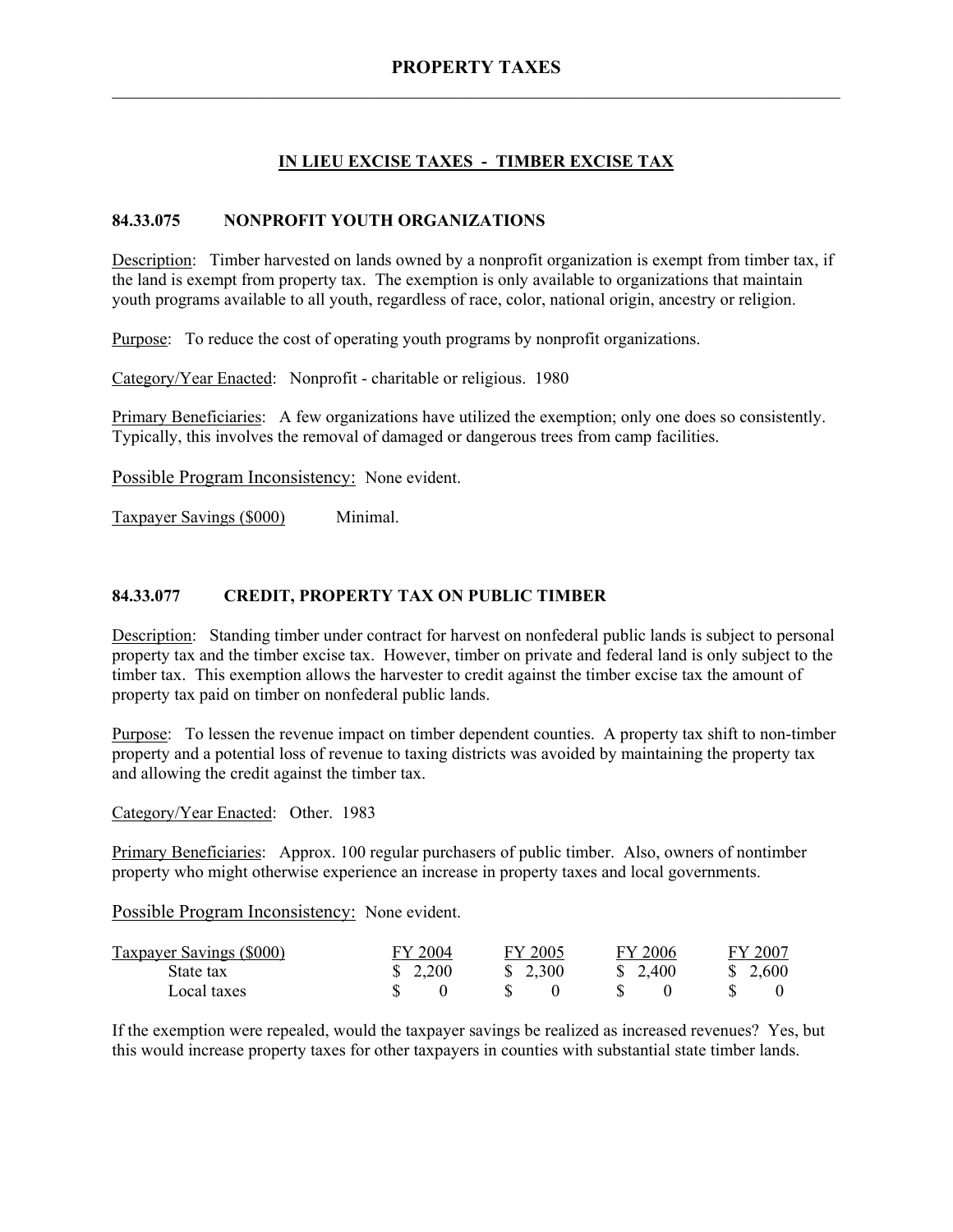## **84.33.0775 CREDIT, SALMON HABITAT**

Description: A tax credit is provided against the state portion of the timber excise tax for timber harvested on land that is subject to enhanced aquatic resource requirements, such as riparian zones, steep or unstable slopes, etc. The credit effectively lowers the overall 5.0 percent state tax to 4.2 percent.

Purpose: To help offset the costs to timber owners associated with setting aside larger timber buffers and other forest management practices intended to protect the environment, including salmon habitat.

Category/Year Enacted: Other business. 1999

Primary Beneficiaries: Timber owners (and the salmon)

Possible Program Inconsistency: None evident.

| <b>Taxpayer Savings (\$000)</b> | FY 2004 | FY 2005 | FY 2006  | FY 2007  |
|---------------------------------|---------|---------|----------|----------|
| State tax                       | \$5,600 | \$5,700 | \$ 5,760 | \$ 5.760 |
| Local taxes                     |         |         |          |          |

If the exemption were repealed, would the taxpayer savings be realized as increased revenues? Yes.

#### **84.33.086 \$50 MINIMUM TIMBER TAX**

Description: Any timber harvester incurring less than \$50 in timber tax liability per quarter is excused from payment of the timber excise tax.

Purpose: To support smaller harvesters and to reduce administrative costs for harvesters and the Department.

Category/Year Enacted: Other business. 1984, increased from \$10 to \$50 in 1987.

Primary Beneficiaries: Small timber harvesters, mostly harvesters of timber on private lands.

Possible Program Inconsistency: None evident.

| Taxpayer Savings (\$000) | 2004 |  | Y 2005 <sup>-</sup> |  | 2006 |  | $-200^{\circ}$ |  |
|--------------------------|------|--|---------------------|--|------|--|----------------|--|
| State tax                |      |  |                     |  |      |  |                |  |
| Local taxes              |      |  |                     |  |      |  |                |  |

If the exemption were repealed, would the taxpayer savings be realized as increased revenues? Yes.